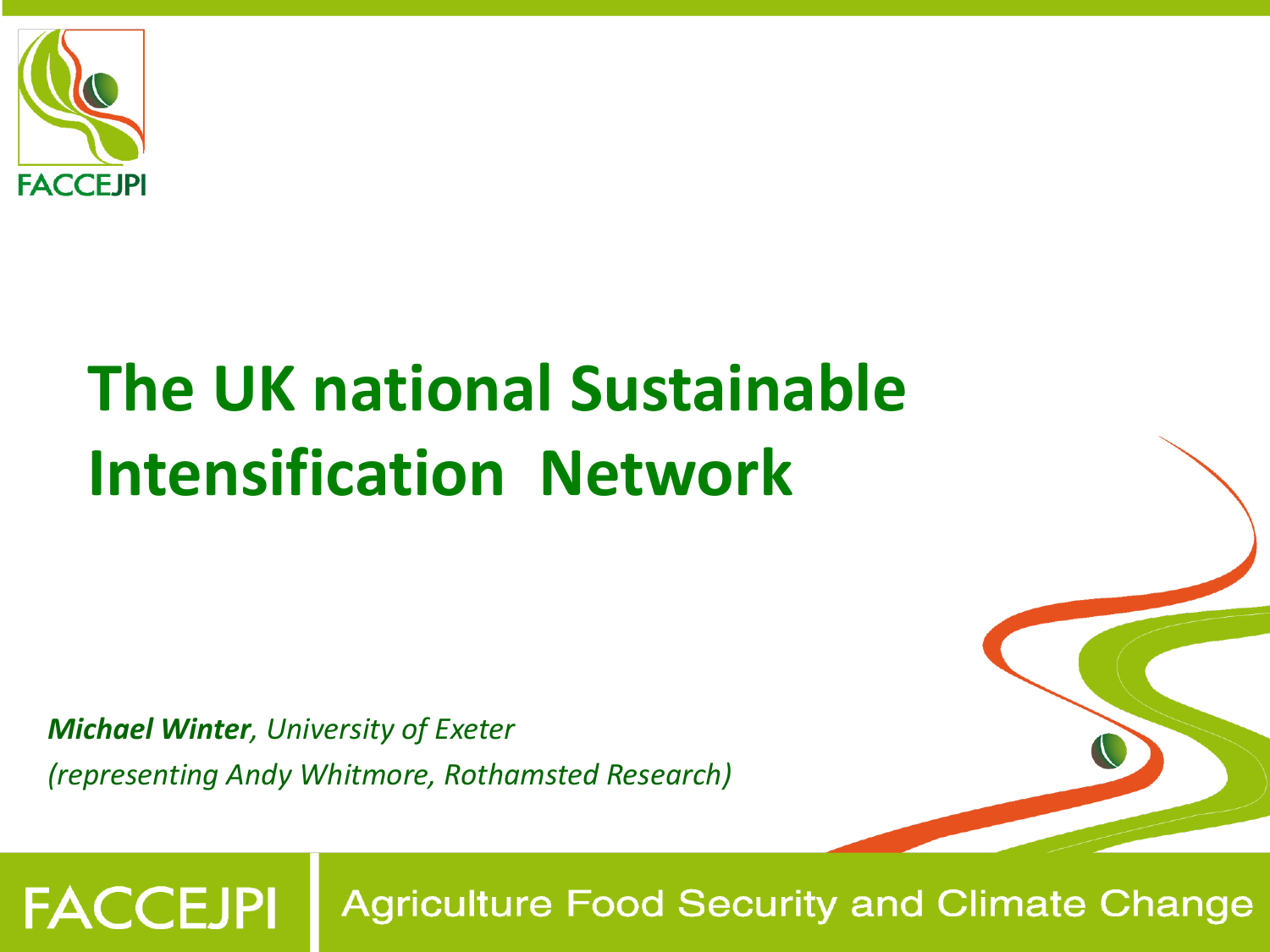

Looking at opportunities and risks for SI in England and Wales, and how SI can be put into practice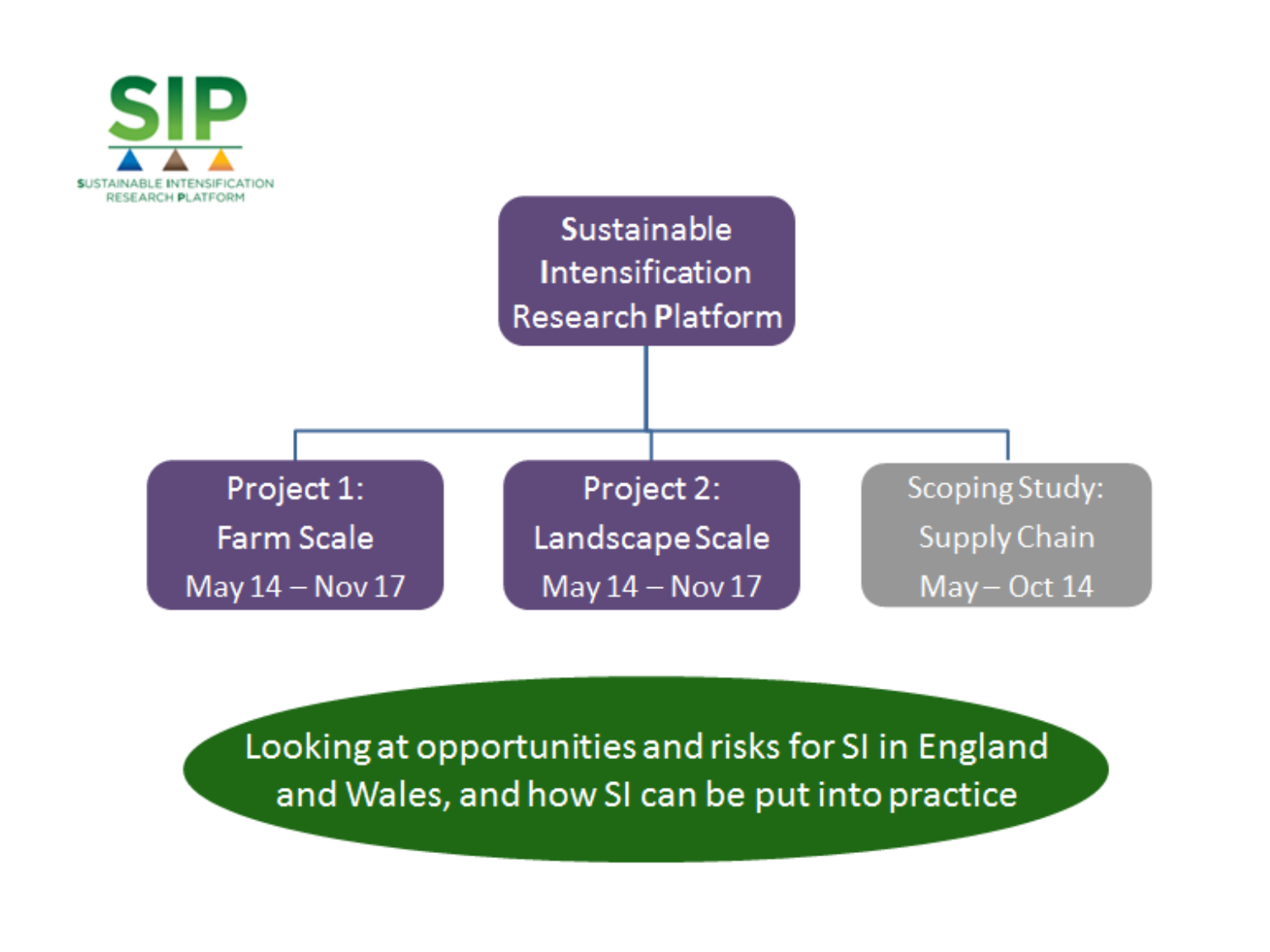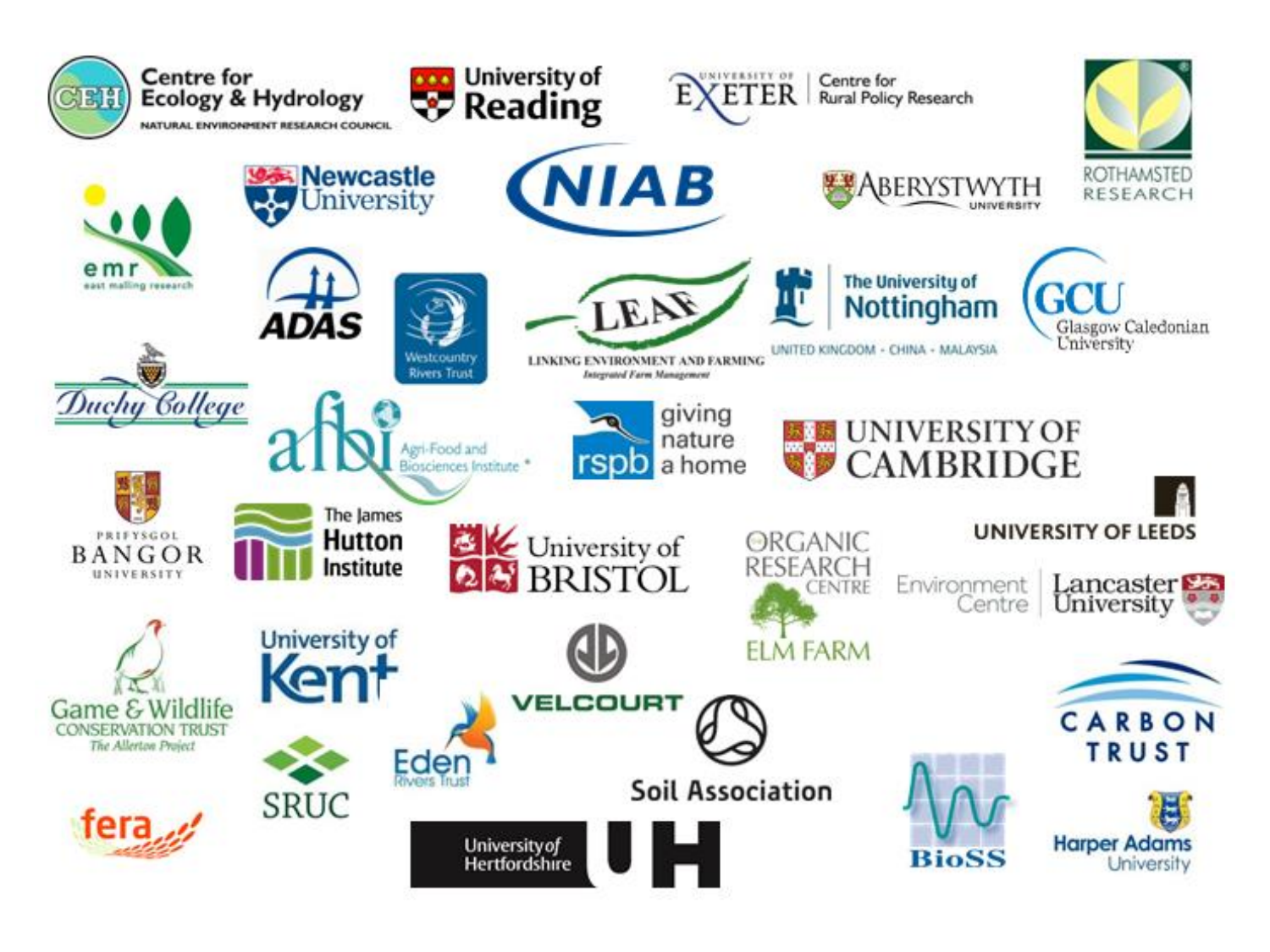# Where is SIP?

Study Areas

Study Farms

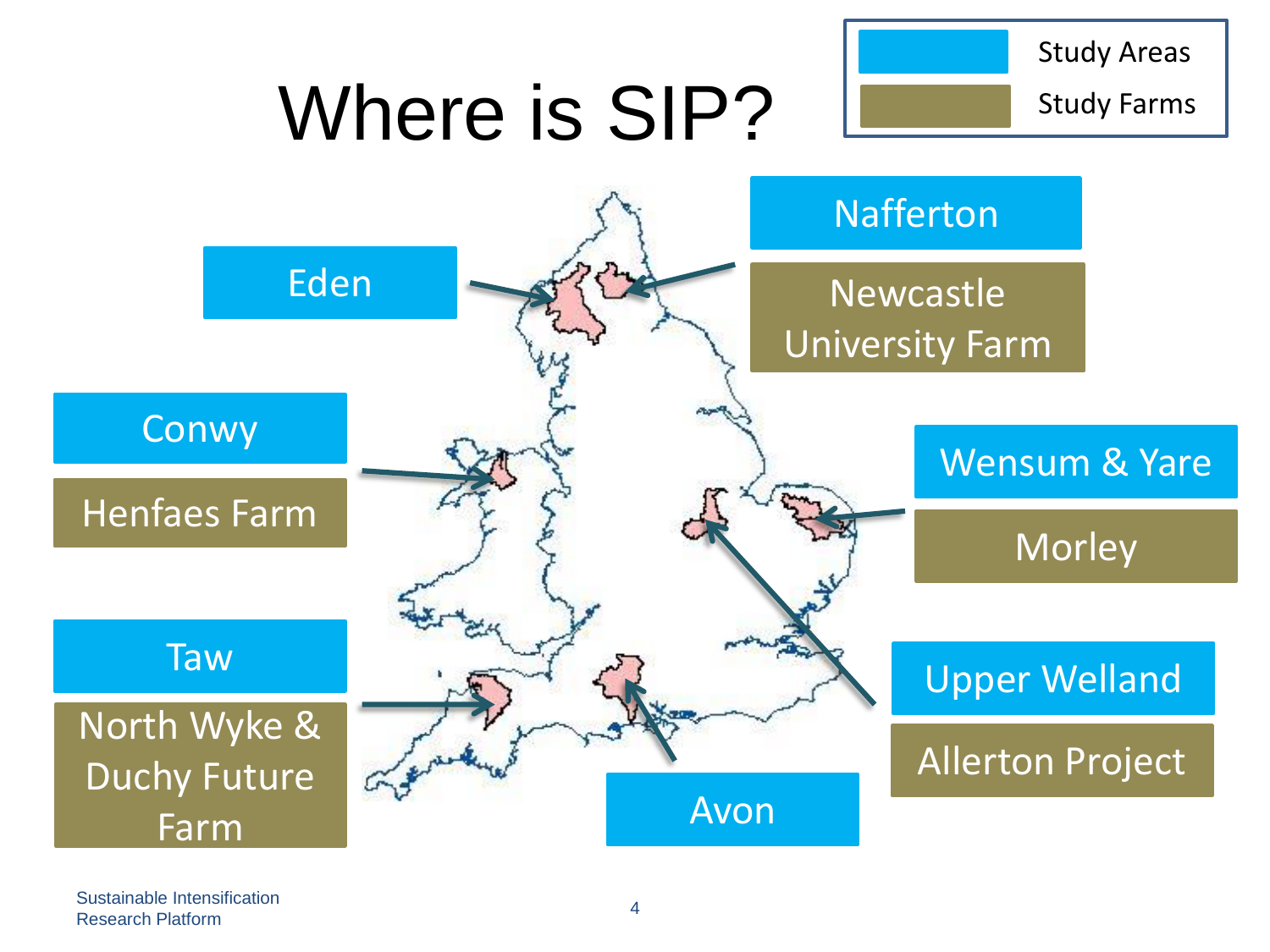# **Sustainable Intensification Research Network (SIRN)**

- BBSRC-NERC call for community network focussed on Sustainable Intensification
- Leadership Team o Andy Whitmore (Rothamsted) o Matt Heard (CEH) o Michael Winter (Exeter) o Sue Hartley (York)
- Funded for 3 years until April 2019



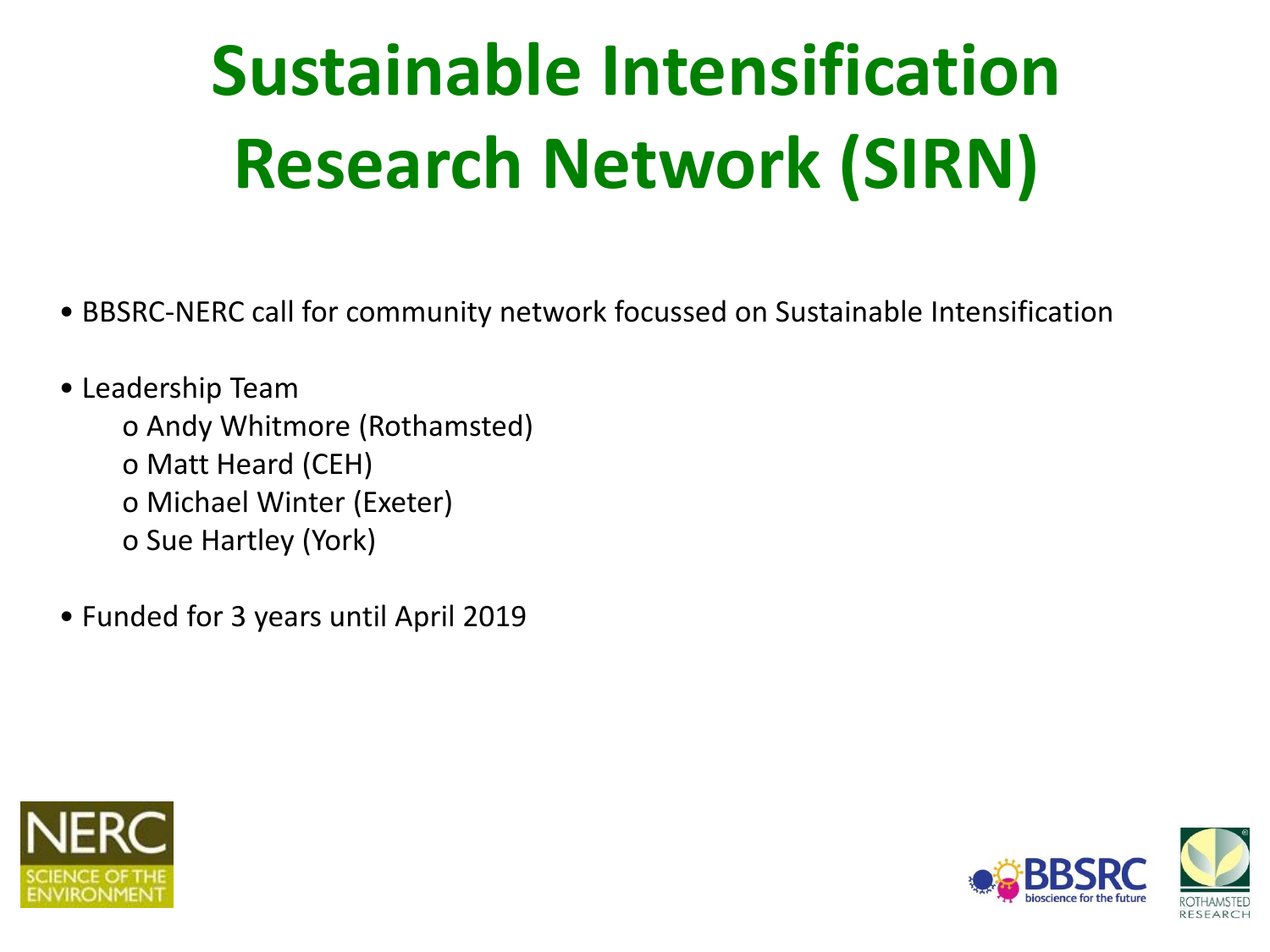# **Sustainable Intensification Research Network (SIRN)**

**1.** Bring together new combinations of researchers from different disciplinary communities with roles to play in addressing SI

**2.** Facilitate collaboration and stimulate proposals for innovative, systems-oriented research relevant to SI at the interfaces between disciplines in the biological and environmental (and social) sciences

**3.** Enable the integration of genetics (in its broadest sense), agronomy, and environmental science in research to optimise agricultural systems (having regard also to their broader social and economic contexts)



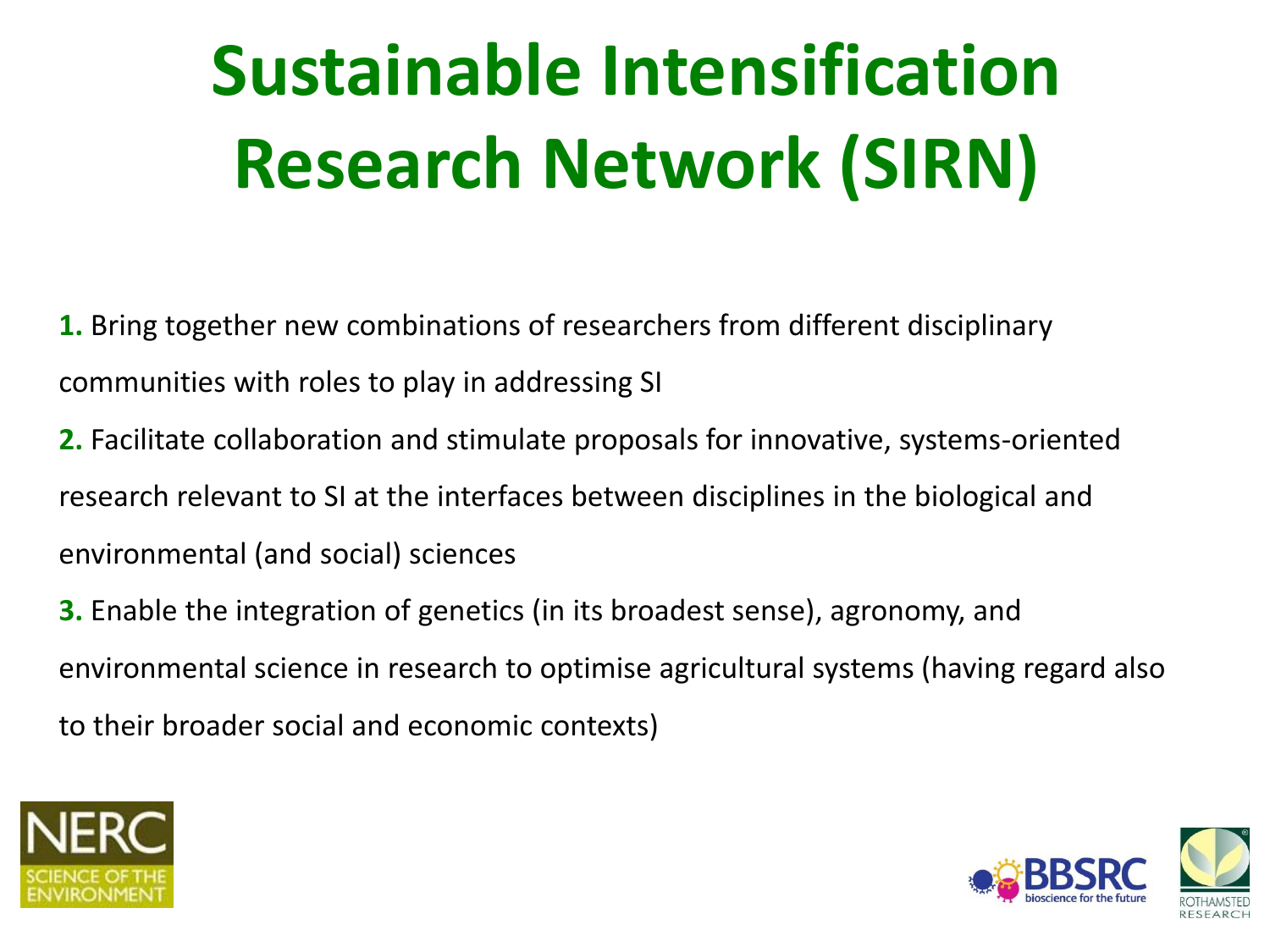

#### SARIC • SUSTAINABLE AGRICULTURE RESEARCH & INNOVATION CLUB

- SARIC is a partnership between industry, NERC and BBSRC launched in June 2014.
- The Club will invest £10M over 5 years to support innovative projects that will provide solutions to key challenges affecting the efficiency, productivity and sustainability of the UK crop and livestock sectors, with a focus on water and nutrient related issues.

SARIC industry members identified two key challenges to be addressed through two managed funding calls:

- 1) Resilient and robust crop and livestock production systems
- 2) Predictive capabilities for sustainable agriculture